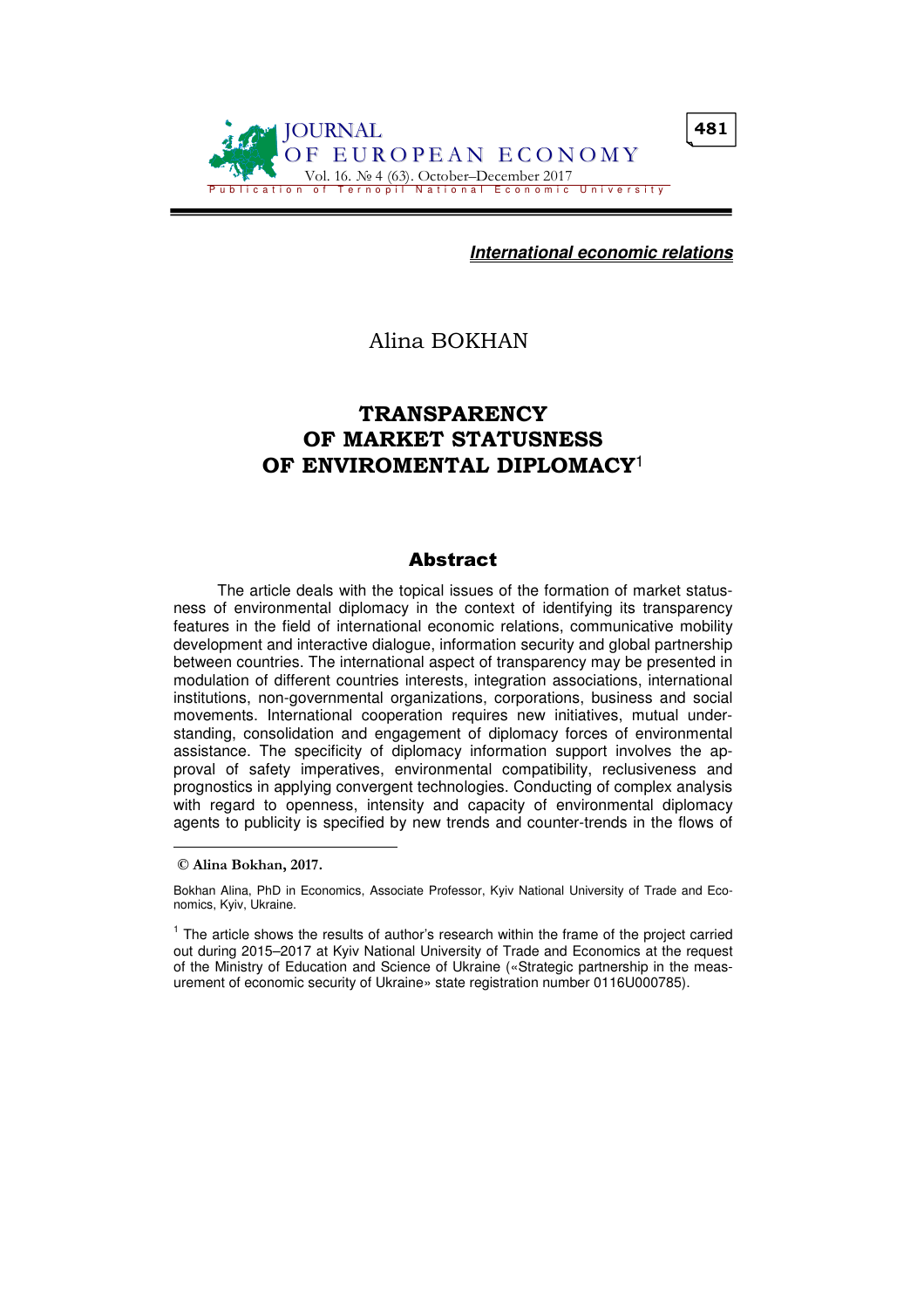$\overline{a}$ 

information arrays and imitation influences. It is proved that present day content of environmental diplomacy acquires approbation in the market, international recognition and public support.

## Key words:

Environmental diplomacy, transparency, information security, international economic relations, communicative activity, market statusness, «soft power», global partnership, progress.

**JEL:** E61, F20, F42, Q28.

## Introduction

The dynamics of economic globalization changes forms of competitive interaction and reflects society's reaction to the manifestation of environmental challenges and threats in the world. The indication of this is the updating of information and communication space of international relations, which takes place on different platforms of international dialogue, diplomacy and partnership. № Modification of the ways of in-touch capabilities in market environment strengthens the importance of right and access of citizens, institutions, organizations, business and other active representatives of society to information resources of ecological nature. The increasing need in environmental security encourages countries to develop programs of threats prevention directed against a man, his consciousness and interests, against the possibilities of choosing his forms of self-fulfillment. A weighty argument for this is the Aarhus Convention of the United Nations Economic Commission for Europe «On Access to Information, Public Participation in Decision-Making and Access to Justice in Environmental Matters»<sup>2</sup>. The main landmark is to protect the rights of every man for present and future generations to live in comfortable environment for his health and well-being<sup>3</sup>.

<sup>&</sup>lt;sup>2</sup> The basis of the Aarhus Convention is the principles of the Stockholm Declaration on the Environment of the Human Rights, the X Rio Declaration on Environment and Development, the resolution of the General Assembly on the World Charter of Nature, the provisions of the European Charter on Environment and Health.<br><sup>3</sup> The pertice to the Aerbus Convention are Albenia. Augtria

The parties to the Aarhus Convention are Albania, Austria, Azerbaijan, Belgium, Belarus, Bulgaria, Great Britain, Armenia, Greece, Georgia, Denmark, Estonia, Italy, Spain, Ka-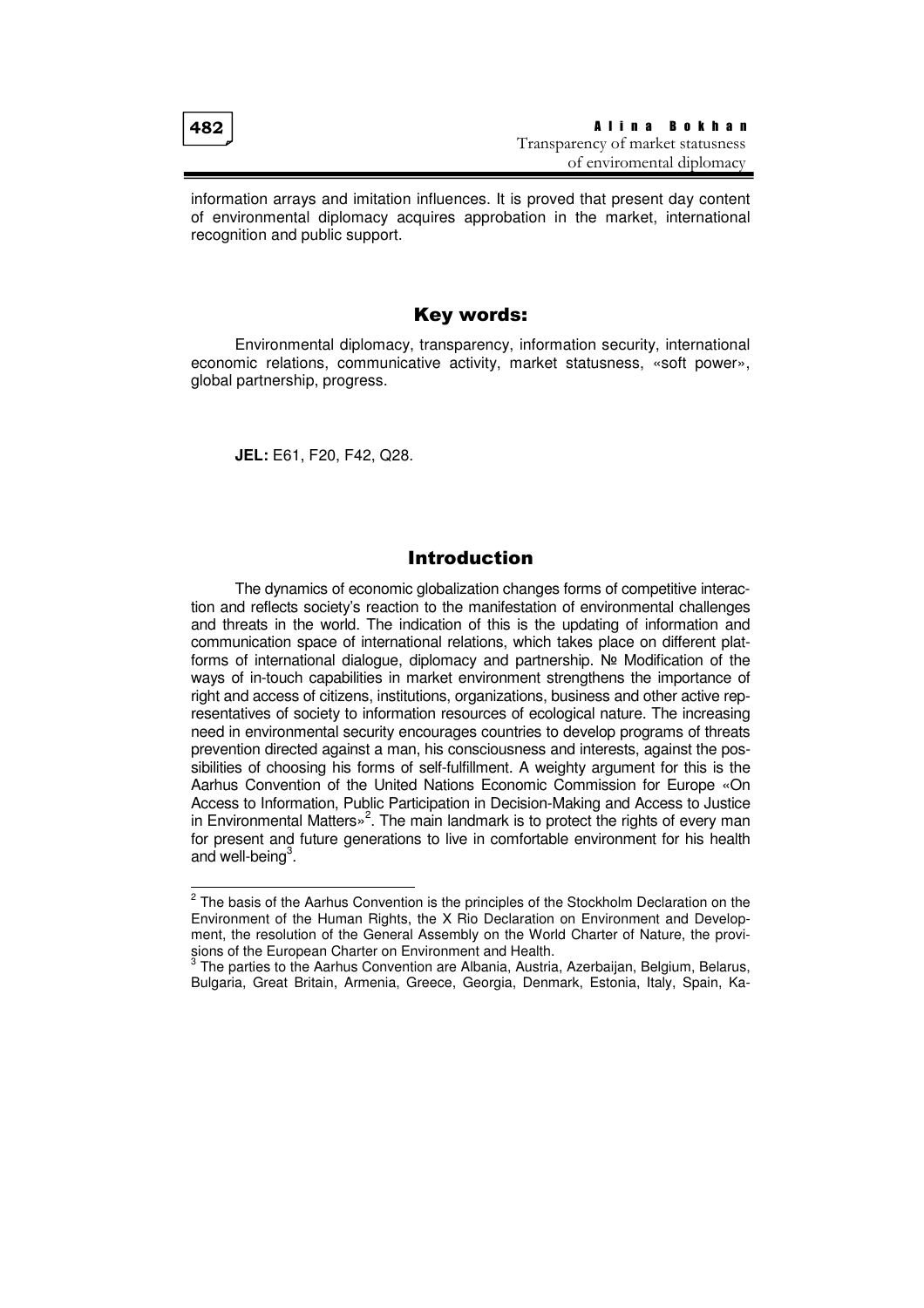#### J o u r n a l o f E u r o p e a n E c o n o m y Vol. 16. № 4 (63). October–December 2017 ISSN 2519-4070

the use of diplomacy forces of environmental assistance.

 $\overline{a}$ 

Informational civilization with obvious advantages over others, did not escape the vulnerability and dependence on the laws of the virtual, technetronic and ecological environment. If earlier stratagems were implemented in the field of geopolitics, now the victories are acquired in the field of geocognitology. At the moment there is a conscious, imitative, coordinated production of attributive or contradictory information that can bring entropy, destruction and conflicts in the behavior of international subjects. The main difficulty is that the environmental background of the society's reaction is difficult to control and is not sufficiently studied as opposed to political and public ones. The use of traditional, conservative, interactive and other forms of informational messages draws the society's attention to more effective ones, such as «transparency» particularly in responding to mechanisms of solving urgent environmental problems. After all in the economic practice of national, regional and international levels, you can often observe a certain declarativity, inconsistency or incompleteness of proclaimed reforms of social, ecological and economic direction. As a consequence, there is a natural demand from people for improving the awareness level of the authorities actions concerning the ways of the performance of their functions, responsibility forms for commitments in those or other areas of domestic/foreign policy of the country. Implementation of the transparency ideas is aimed at creating more «comfortable» and «transparent» environment of interaction between societies and representatives of international, government, state, private, public organizations in order to prevent or overcome conflicts of an eco-resource nature. Contribution of mutual understanding in this context is possible through the growth of communicative activity of countries through

The scientific researches of the ecological vector of diplomacy development in the context of international ecological and economic policy, balanced development, economic security and trade are presented by native and foreign scientists L. Ø. Blaxekjær (1), A. F. Cooper (2), K. Dorsey (3), N. Grushchinska (4), G. Kondratenko (5), A. Mazaraki (6), N. Rogozhin (7), C. Rootes, E. Nulman (8), I. Shevchenko (9), V. Tsivatyi (10), I.-A. Vris (11) and others. The expediency of introducing the attributes of publicity, accountability and transparency into public administration and governance as a sign of transparency, improvement of information security, the effectiveness of international integration and social responsibility are proved in the works of such scholars as J. Derii (12), O. Kret (13), Y. Makogonyuk (14), M. Pashkovska (15), Y. Tykhomyrova (16) and others. The researchers focus on the interdisciplinary measuring plane of the «transparency»

zakhstan, Cyprus, Kyrgyzstan, Latvia, Lithuania, Luxembourg, Macedonia, Malta, Moldova, Germany, Norway, Poland, Portugal, Ukraine, Finland, France, Croatia, Sweden and others. Ukraine signed the Aarhus Convention on June 25, 1998, the Verkhovna Rada of Ukraine ratified it on July 6, 1999, which came into force on October 30, 2001. Ukraine signed the Kyiv Protocol of the Aarhus Convention (2003), which obliged to implement the national public electronic system of inventories emissions of pollutants. The Verkhovna Rada of Ukraine ratified it on February 3, 2016 for the creation of the environmental pollution monitoring system of European standard.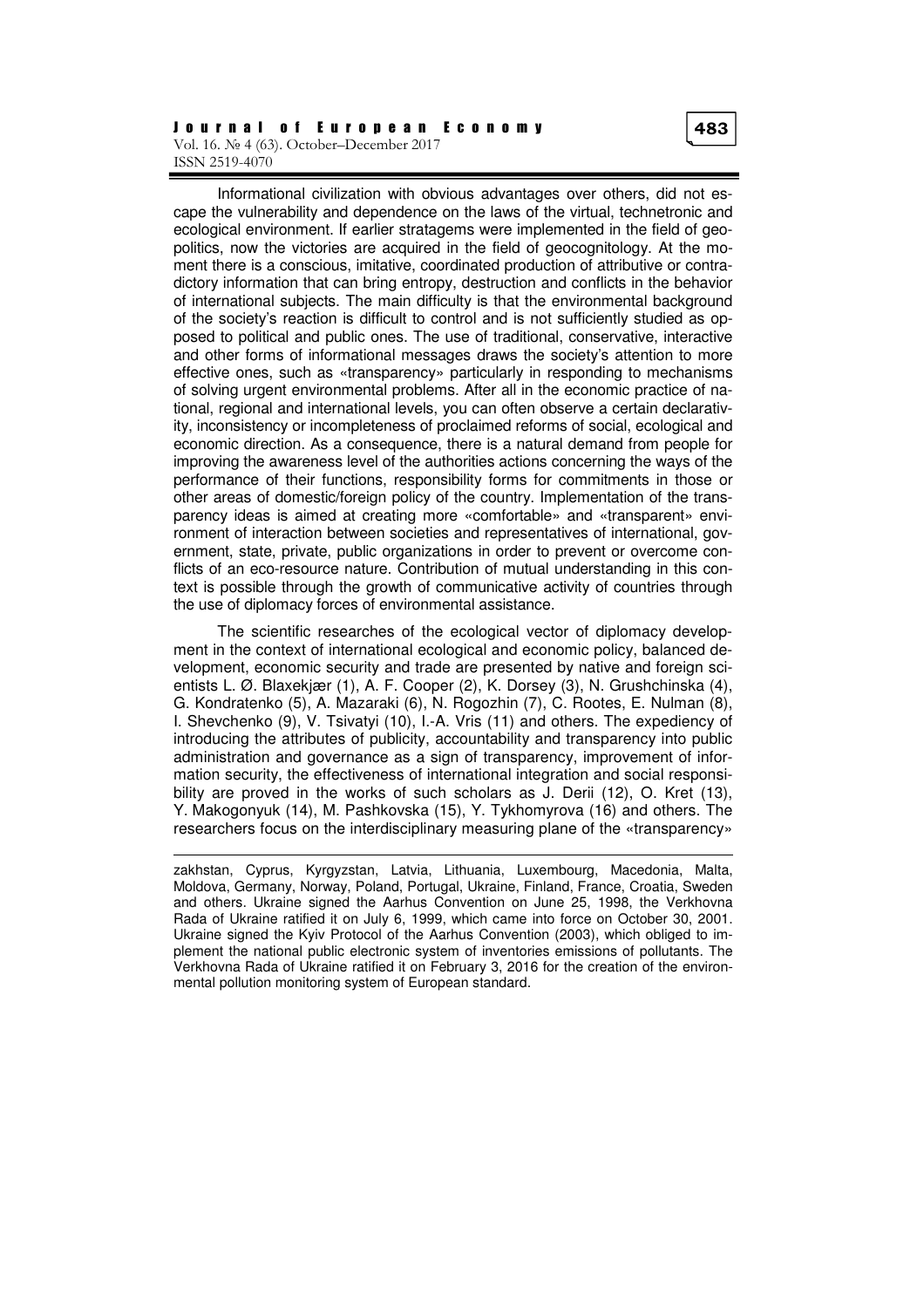which covers international security, public administration, innovative activity, political science, sociology, conflict resolution studies, negotiations, etc. The scientific discourse focuses on the revealed qualities of political messages of authority institutions and social reactions to the review of the structure of information flows: openness, content, legitimacy, authenticity, fragmentation, etc. However, the theoretical and practical study of the transparency effects in the field of diplomatic activity is not complex in relation to the environmental aspects of their reflection in the problems of international economic relations.

The purpose of the article is to identify new features of transparency in the market statusness of environmental diplomacy in terms of updating information and economic policy. In accordance with the purpose of the research, general and special scientific methods of analysis are used the article, which prove the necessity of establishing ecological imperative in the social reorientations of a balanced type of the world economy.

**Presentation of the main research material.** The modern architectonics of the geo-economical space demonstrates the need for countries to increase communicative capabilities as a guarantee of comfort and strategic safety of functioning in new systems: digital-economy, green-economy, serviceeconomy, etc. Globalization metamorphoses testify the fact that all without exception systems are filled with elements of environmental problems which are rather complicated and ambiguous in the perception of various communities that are at the opposite cultural and economic «poles of the planet». Thus, in his work «The Environmental Revolution» M. Nicholson paid attention to the complex manifestation (double face) or in general the possibility of defining what is central to the ecological revolution: the sudden negative changes in the environment or the change in human attitude to nature as a response to them (Nickolson, 1974).

The environment is an extremely heterogeneous and complex system organization that requires the development and implementation of a variety of environmental projects that are characterized by the interest of all parties. Since environmental policy in many areas outlines global problems, international programs, conventions and institutions that regulate these issues are also necessary (Filipenko, 2015, p. 178).

That is why environmental diplomacy is obtaining multifunctional importance as a relatively new, dynamic and progressive branch of international activity that is intended to interest its subjects in making common decisions for the prevention, counteraction and peaceful resolution of conflicts of environmental content, which are able to acquire effects of immensity and rapid penetration into other spheres of the world economy. Intensification of international contacts in the field of ecological diplomacy involves: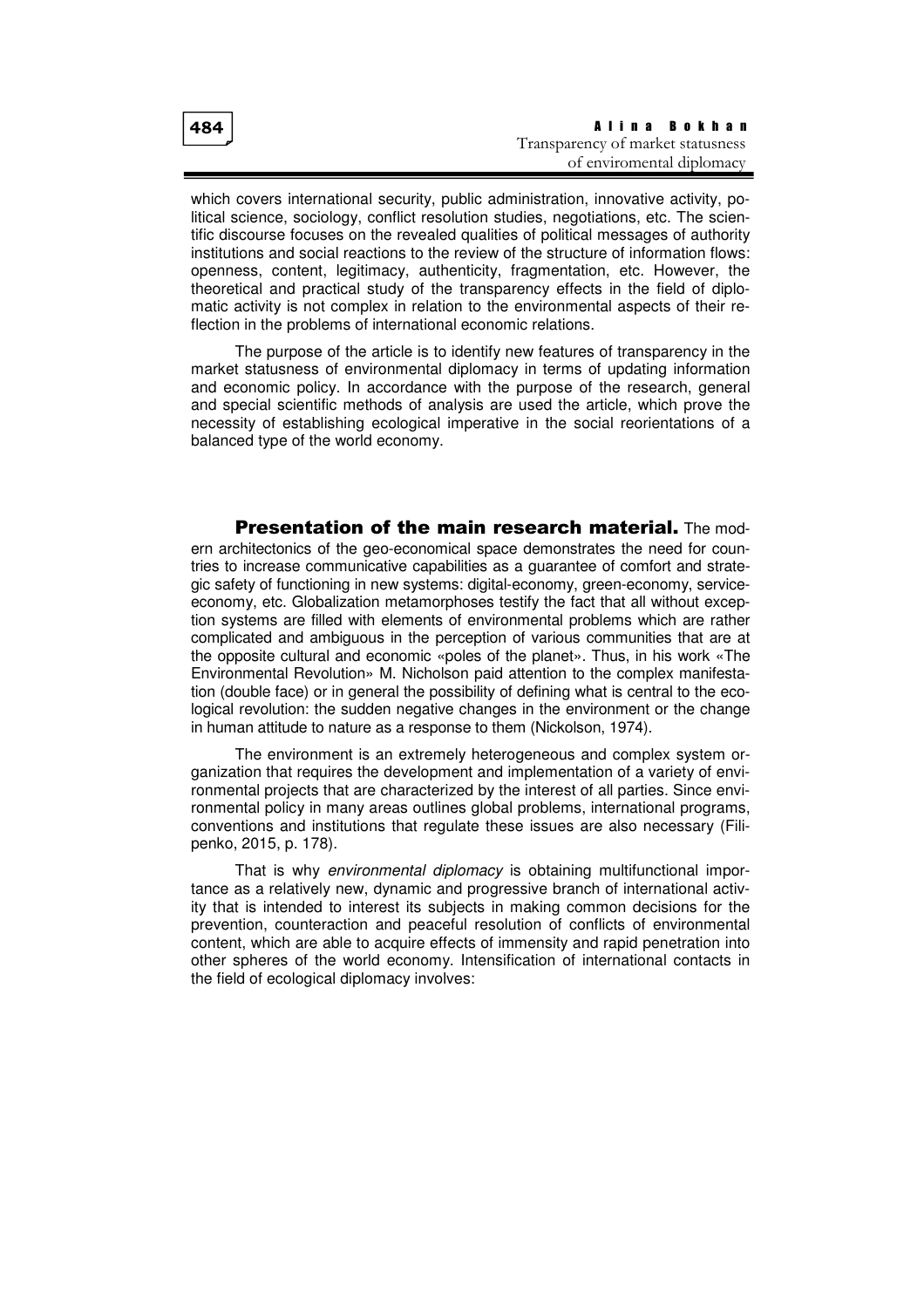1) education of practicability and reality of the inclusion of environmental components in the trade and resource policy of foreign states and the control of «transparency» of the mechanisms for its realization;

2) assistance to market agents in the ecologization of foreign economic activity and the exchange of information on the effectiveness of its implementation;

3) achievement of mutually acceptable business compromises and parity of relations between countries in order to avoid or reduce the escalation of environmental conflicts that may lead to other extremist actions;

4) implementation of complex preventive measures for the prevention of eco-risks as a consequence of abuse of protectionism and expansionism;

5) identification of possible environmental threats or provocations for countries / international companies as a result of information campaigns, trade wars, environmental smuggling, etc.;

6) improvement of mechanisms for obtaining reliable information about international ecological and economic activity, innovative diversification of ecological business, etc.;

7) application of different forms of mediation taking into account the environmental consequences of the manifestations of various political, social and radical movements, social fragmentation and destabilization in the world;

8) implementation of the transparency principles in accordance with the specification of diplomacy by increasing the flow of timely and reliable information (eco-political, eco-economic, eco-social) for the expansion of the range of interested parties of the dialogue and cooperation;

9) use of the potential of digital technologies in diplomacy in order to update environmental landmarks and adaptation in foreign policy of countries;

10) creation of country's ecological image with the help of «soft power» tools, which should provide a qualitative level of diplomatic leadership and innovation in the world.

The approval of ecological imperatives by means of diplomacy is associated with the need to achieve international compromise, understanding, consensus, peace and security as the main attributes of the vitality and progress of mankind. This kind of guidance is reflected in the main goals of the countries development «The 2030 Agenda for Sustainable Development»<sup>4</sup>, among which

 $\overline{a}$ 

<sup>&</sup>lt;sup>4</sup> In 2015, the United Nations General Assembly adopted the resolution on a new international cooperation project «The 2030 Agenda for Sustainable Development», which includes 17 goals: 1) poverty eradication; 2) hunger eradication; 3) sound health and wellbeing; 4) qualitative education; 5) gender equality; 6) clean water and sanitation; 7) inexpensive and clean energy; 8) decent work and economic growth; 9) industrialization, innovation and infrastructure; 10) reduction of inequality; 11) balanced cities and localities;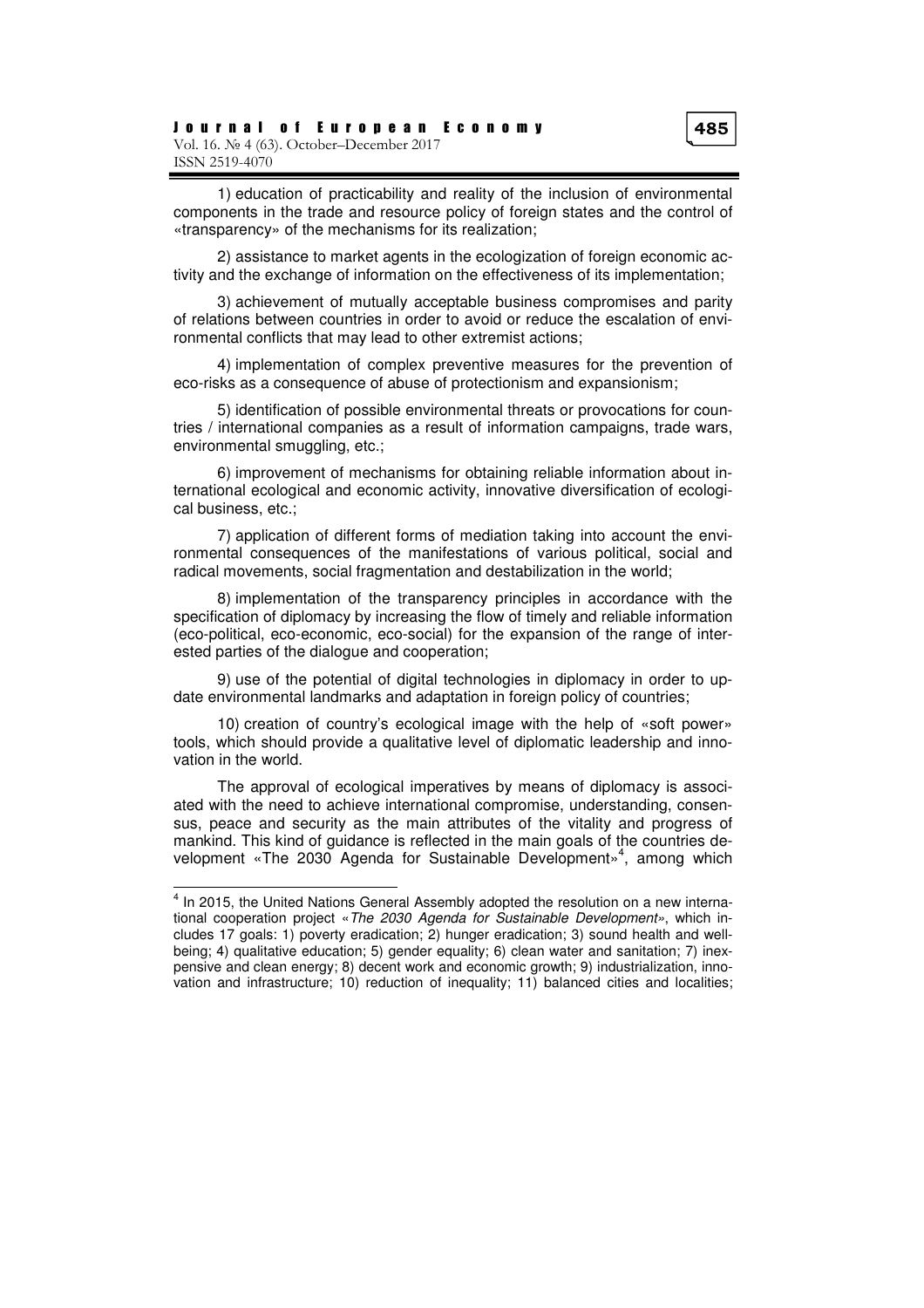$\overline{a}$ 

there is «partnership for sustainable development», which should take place with simultaneous improvement of the competences of diplomatic support on the principles of (The 2030 Agenda for sustainable Development, electronic resource):

- «capacity building» − intensification of international participation in the sphere of effective and well-directed capacity-building in the developing countries for the implementation of national plans for achieving all goals in the sphere of sustainable development; contribution of a common, open, non-discriminatory, fair multilateral trading system within the WTO framework; increasing export volumes from developing countries in order to double the share in the world export system by 2020;
- «system issues» − strengthening of global macroeconomic stability by coordinating and harmonization of relevant policy; respect affirmation for the political space and the leading role of each country in the development and implementation of policy aimed at eradication of poverty and sustainable development contribution;
- «multilateral partnerships» − strengthening of global partnership in the interest of sustainable development, multilateral partnership for the exchange of knowledge, experience, technologies and financial resources; encouragement of partnership in public sector, stimulation of public and private partnership and partnership in civil society;
- «information, monitoring and accountability» − strengthening capacity in the developing countries to ensure access to reliable data on income, gender, age, race, ethnicity, migration status, geographical location and other characteristics that are of high priority to relevant national conditions; estimating progress level in the area of «sustainable development» which complete GDP indexes and support the improvement of the statistical potential level in the developing countries.

From this point of view, the ecological content of the diplomatic efforts of countries both internal and external, does not only integrate political, economic, trade, commercial, cultural and other sectors of international relations, but also increases the element of transparency in these processes. The definition «transparency» is determined as the property of being explicit or easy to understand something. In the native discourse this term is used by scientists and practicians to determine the degree of «transparency» of certain phenomena or «openness» in the evaluation of one or other processes. The openness of authority is considered as the factor of democratic development; the guarantee tool of authority controlled status; the way of increasing citizens' activity, their consciousness and political culture; the result of the development of communications between differ-

<sup>12)</sup> responsible consumption and production; 13) combating climate change; 14) preservation of marine ecosystems; 15) preservation of land ecosystems; 16) peace, justice and effective institutions; 17) partnership for sustainable development.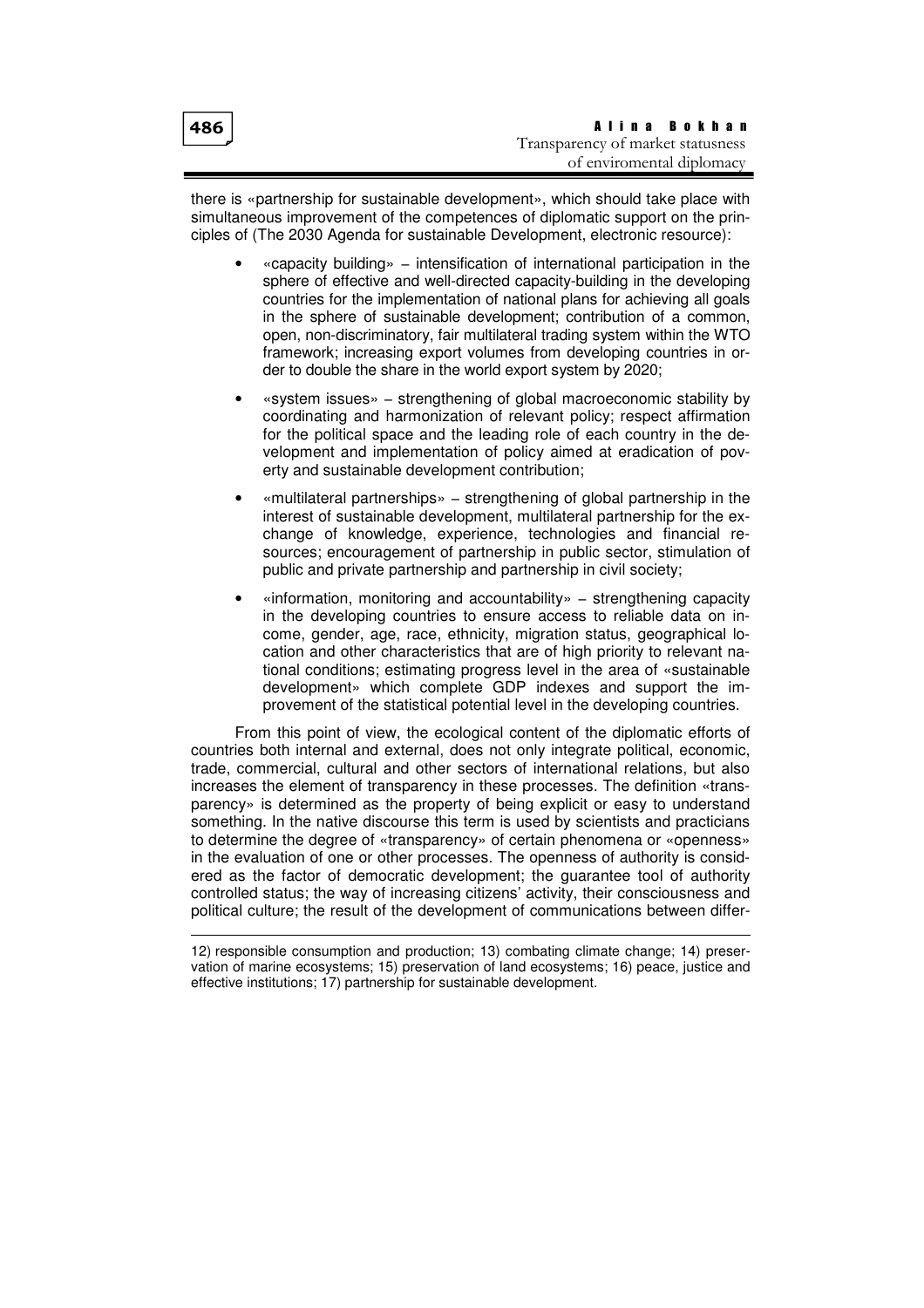ent participants of democratic process; the form of realization of the right of citizens to objective information. The main emphases cover the regulatory aspect which includes legislative securing of transparent and open activity of the authorities; institutional aspect includes the existence of structural and organizational forms and mechanisms that ensure the principle of transparency in the actions of the authority; personal aspect includes transparency and openness of public officials of state institutions.

It should be noted that the international aspect of transparency is presented in another modulation through the comprisal of the interests of countries, integration associations, international institutions, non-governmental organizations, corporate groups, business associations that is reflected in such international initiatives as: Transparency International<sup>5</sup>, Financial Transparency Coalition<sup>6</sup>, United Nations Global Compact<sup>7</sup>, European Transparency Initiative, Green Paper, European Transparency Initiative, European Union Agency for Network and Information Security, United Nations Public Administration Network, etc.

Thus, the UN Global Compact provides that its participants should keep to 10 principles in their activities, among which there are also «environmental principles»: commercial companies should be attentive to environmental problems; commercial companies should initiate the expansion of environmental liability; commercial companies should stimulate the development and distribution of environmentally clean technologies (electronic resource: www.globalcompact.org.ua). Furthermore, in foreign practice the principle of transparency operates on certain categories of information in the protection of national security, international relations, commercial confidentiality, law enforcement, etc. The experts insist on confirming the main postulate in the communication policy development: «Information security should become more transparent and transparency should be secure» (Tikhomirova, 2011, pp. 22–28).

The growing attention of society to these issues is obvious, as the information channels of influence on the ecological consciousness of a person have considerable importance (making alterations in communication  $\rightarrow$  updating the model of the world perception  $\rightarrow$  changes in political decisions, economic behavior and entrepreneurial actions  $\rightarrow$  correction of ecological strategies, intentions,

 $\overline{a}$ 

<sup>&</sup>lt;sup>5</sup> The International Anti-Corruption NGO (Transparency International, 1993, Berlin) is presented as a «global coalition against corruption», which has 100 independent divisions around the world and publishes an index of corruption perception for 177 countries, provides estimates of national integrity, publishes analytical reports on global corruption in water sector (2008), climate change (2011) and education (2013).

<sup>&</sup>lt;sup>6</sup> The Financial Transparency Coalition (Washington, 2009) is an institution promoting the development of a more stable global economy in the context of security, ethics and the ecology.<br><sup>7</sup> The United Nationa Clabel Compact (UN Clabel Compact, 2000) is the initiative of th

The United Nations Global Compact (UN Global Compact, 2000) is the initiative of the United Nations aimed at supporting social responsibility of a business, solving the problems of globalization and creating a all-embracing economics (12,000 companies and organizations from around the world have joined the Global Compact as of 2016).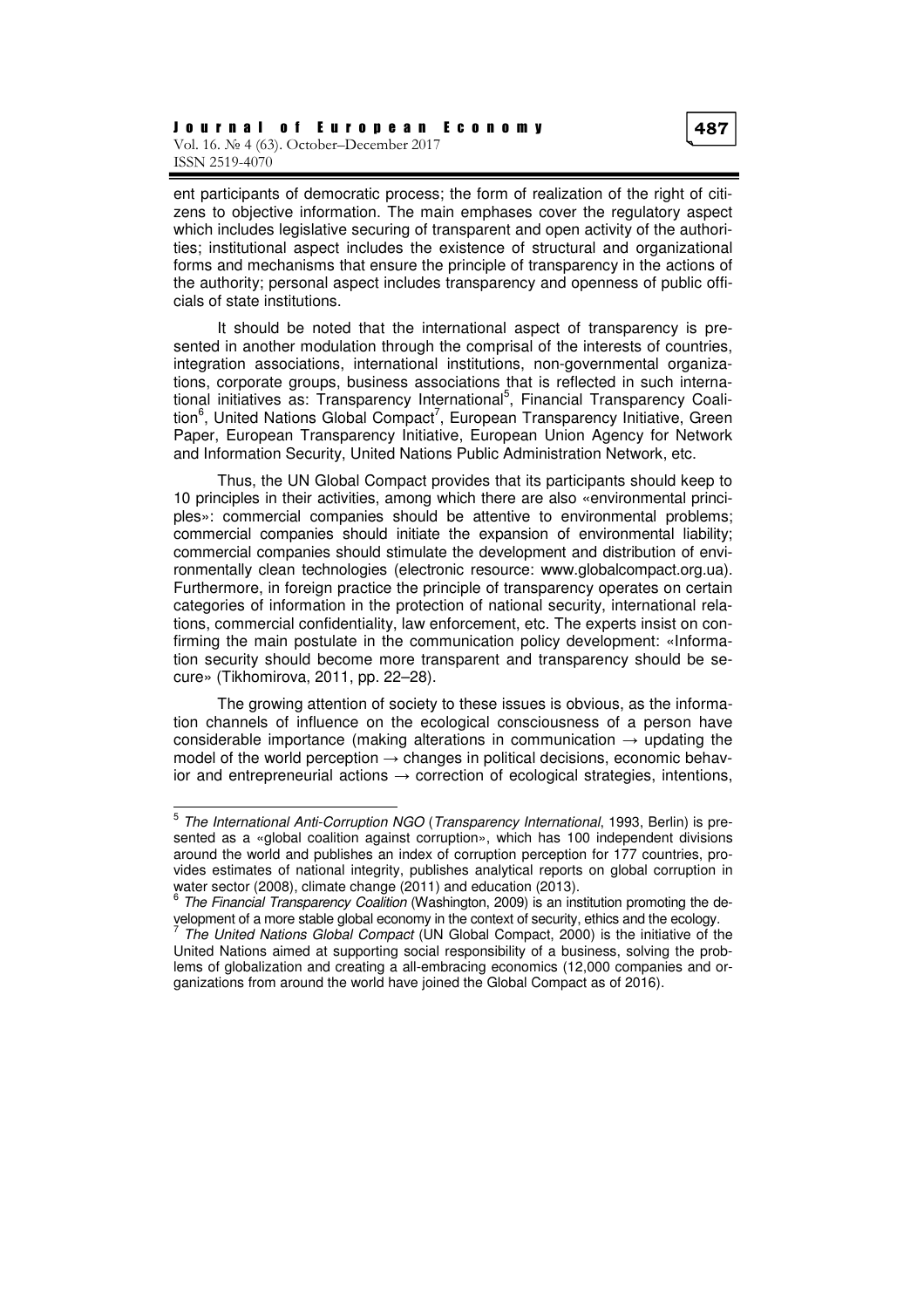| $ 488\rangle$ | Alina Bokhan                      |  |  |  |
|---------------|-----------------------------------|--|--|--|
|               | Transparency of market statusness |  |  |  |
|               | of enviromental diplomacy         |  |  |  |

actions). Assistance of understanding between subjects of international interaction determines the market statusness of environmental diplomacy in distribution of the ideology of «international eco-constructivism» of countries. Their common interest in controlling the results and effects of environmental policy, environmental strategies, environmental doctrines, etc. is very important.

The success of innovations is determined by the forms of partnership, cooperation and communication between state and authority institutions; government, business, general public; conservation organizations, environmental funds and others. Depending on this there are the environmental strategies: passive (the process is limited by the implementation of the subjects of ecolaw of existing laws, standards, normative standards) and active (the process involves solving the contradictions between the economy and environmental protection at different levels of social relations – firm, corporative, national, regional, international, global) (Stepanenko, 2014, pp. 77–84). The nature of practicability, publicity and transparency in such strategies acquires a new interpretation in the area of environmental diplomacy (Fig. 1).

It should be noted that the signs of propensity to environmental projects on the part of the ministries of foreign affairs of the countries may be tracked first of all in the context of the development degree: digital diplomacy, media diplomacy, virtual diplomacy, public diplomacy, cultural diplomacy, image diplomacy. For example, digital-diplomacy reflects the possibilities of using an online resource and engaging social networks to achieve diplomatic goals. In 2016 it covered 210 ministries of foreign affairs, 1098 digital data in 33 social networks which also reflected environmental problematic (Fig. 2). The interactive dialogue of the world community takes place; it strengthens the role of foreign ministries in the development of eco-public diplomacy in the various sectors of latent or crisis communication of the modern age. This gives grounds to confirm that diplomacy subjects are able to participate in innovative / mobile communication platforms, adapters to the objectives of foreign policy taking into account trends in the development of convergent technologies in the world (Matyushenko, 2017, p. 448).

In the global economy there is a change in the institutional approaches through the expansion of ecosystems that support and stipulate for the quality of technological innovation in diplomacy. Mobile technologies 5G in the future will be able to predict the massive introduction of new communicative and instrumental media in diplomacy: virtual embassies; additional reality in public diplomacy; artificial intelligence in consular services; automation of databases on the possibilities of eco-integration of the countries and the entry of business entities into ecological segments of the world market, etc. (Bjola, 2017, p. 126–129). The identification of safety features in these processes is also becoming significant because of new trends and counter-trends in the informatization of diplomacy with relation to «evaluation» and «prices» of its publicity (Table 1).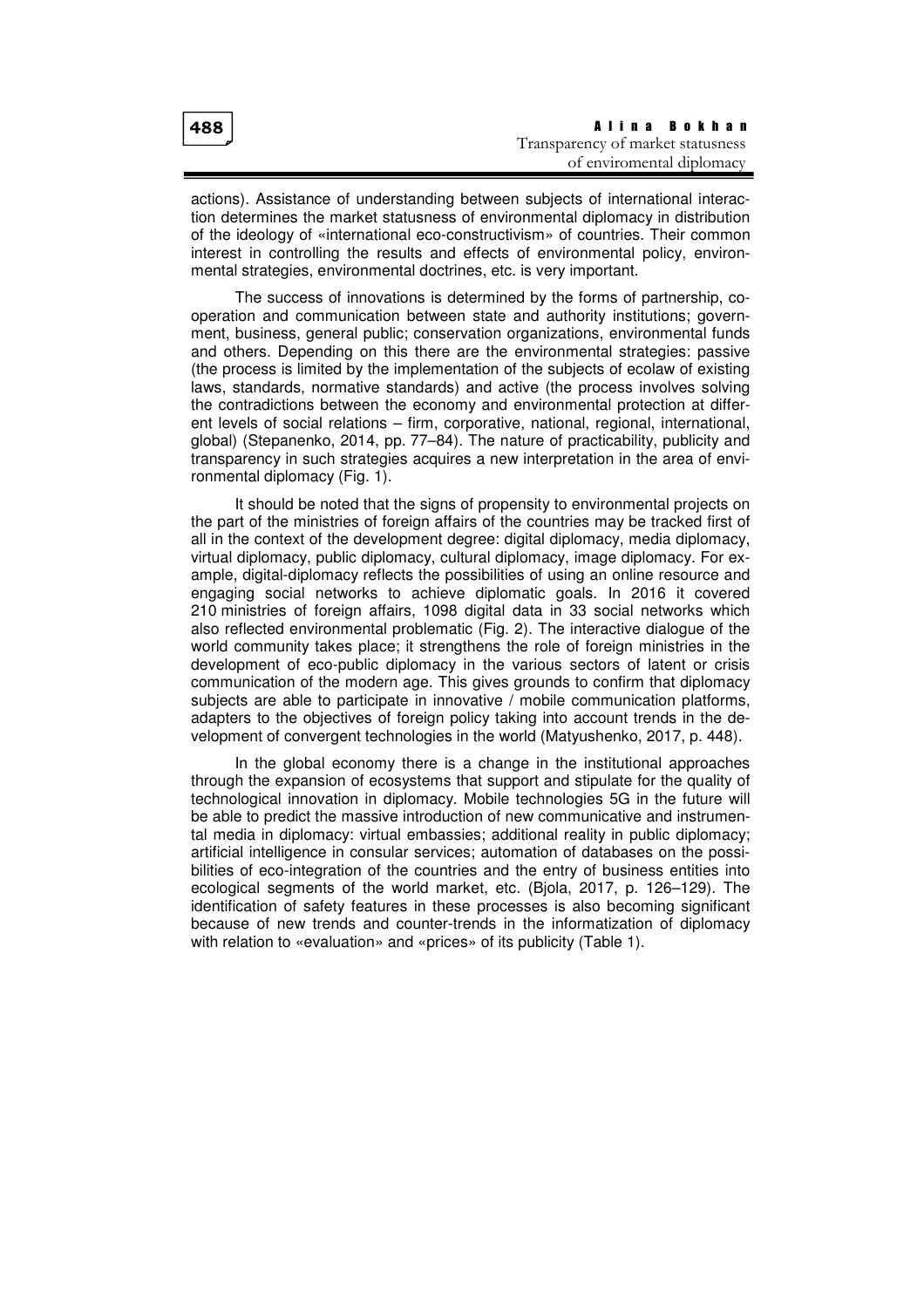#### Fig. 1

#### **New features of transparency in the area of environmental diplomacy\***



\* Author's development.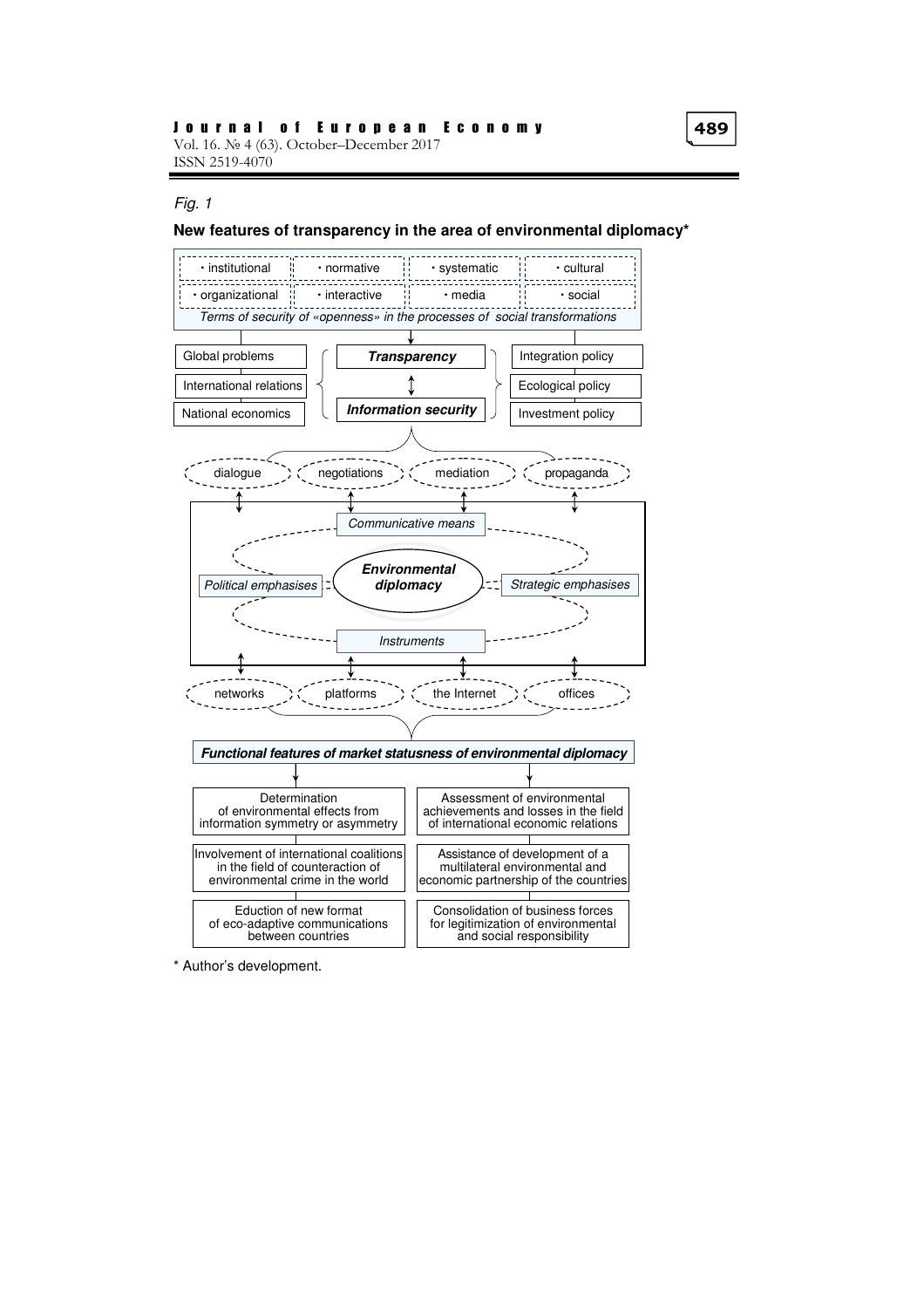#### Fig. 2

#### **Countries-leaders for the ability t**о **eco-activization through Digital-diplomacy\***



\* It is systematized by the author on information URL : https://digdipblog.com.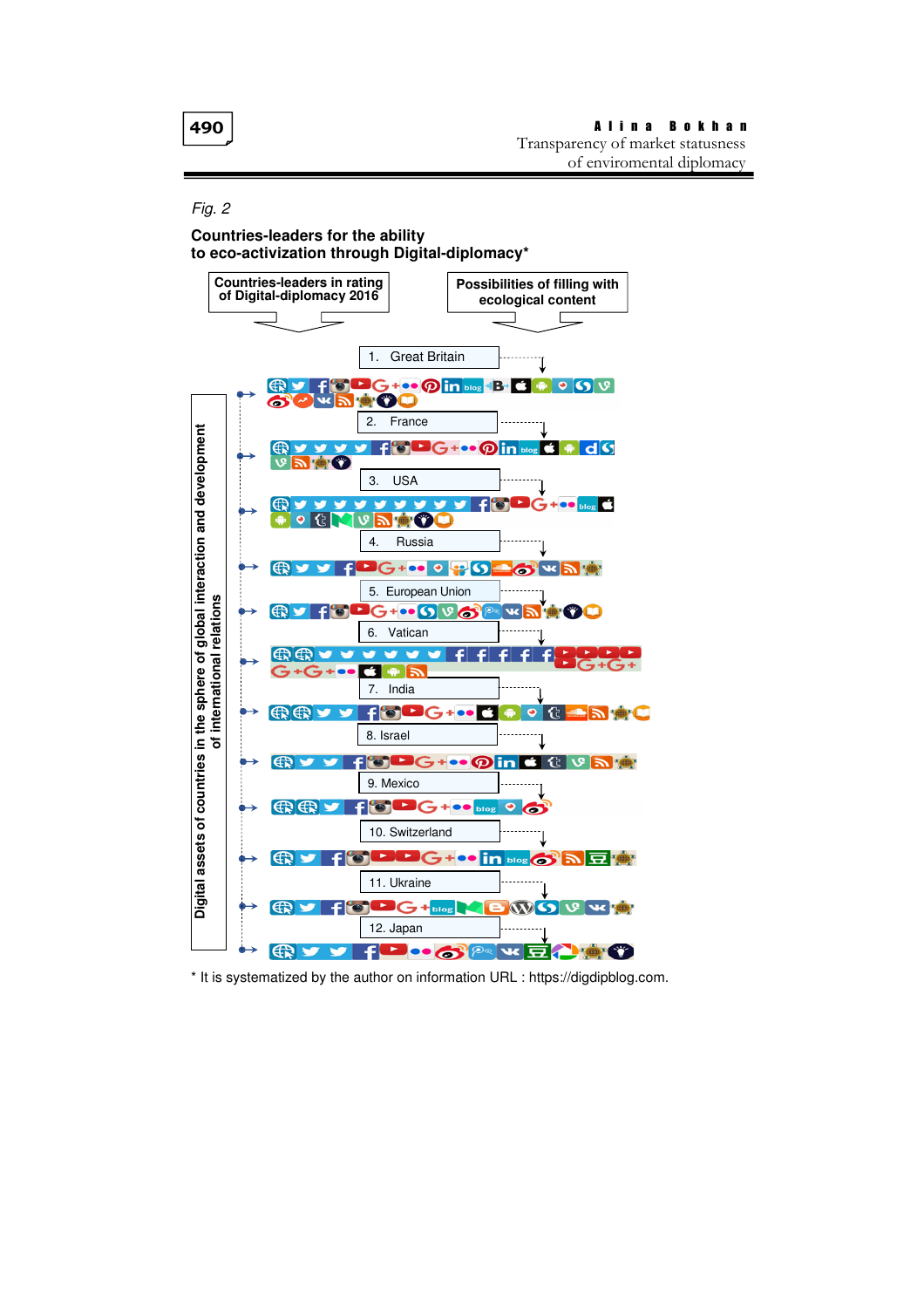# Таble 1

## **The features of inclusion in the sphere of diplomacy new elements of information mobility, transparency and environmental friendliness \***

| New landmarks                                                                                                                                                                                                                                                                                                                                                                                                                                                                                            | Tendencies and counter-trends                                                                                                                                                                                                                                                                                                                                                                                                                                |  |  |
|----------------------------------------------------------------------------------------------------------------------------------------------------------------------------------------------------------------------------------------------------------------------------------------------------------------------------------------------------------------------------------------------------------------------------------------------------------------------------------------------------------|--------------------------------------------------------------------------------------------------------------------------------------------------------------------------------------------------------------------------------------------------------------------------------------------------------------------------------------------------------------------------------------------------------------------------------------------------------------|--|--|
| in diplomacy modernization                                                                                                                                                                                                                                                                                                                                                                                                                                                                               | in diplomacy                                                                                                                                                                                                                                                                                                                                                                                                                                                 |  |  |
| Ministries of foreign affairs should strive to:                                                                                                                                                                                                                                                                                                                                                                                                                                                          | The real aspirations and potency of the                                                                                                                                                                                                                                                                                                                                                                                                                      |  |  |
| 1) enter into a more competitive digital envi-                                                                                                                                                                                                                                                                                                                                                                                                                                                           | countries / international actors in acquiring                                                                                                                                                                                                                                                                                                                                                                                                                |  |  |
| ronment of interaction; 2) the priority in the                                                                                                                                                                                                                                                                                                                                                                                                                                                           | the status of a «digital pioneer» may provide                                                                                                                                                                                                                                                                                                                                                                                                                |  |  |
| establishing rules and standards of digital                                                                                                                                                                                                                                                                                                                                                                                                                                                              | in the future: 1) additional recognition in the                                                                                                                                                                                                                                                                                                                                                                                                              |  |  |
| practice of development diplomacy; 3) the                                                                                                                                                                                                                                                                                                                                                                                                                                                                | world and opportunities increase for inte-                                                                                                                                                                                                                                                                                                                                                                                                                   |  |  |
| introduction of new elements practice and                                                                                                                                                                                                                                                                                                                                                                                                                                                                | grated impact on regional, international and                                                                                                                                                                                                                                                                                                                                                                                                                 |  |  |
| values (e.g. ecological and innovative),                                                                                                                                                                                                                                                                                                                                                                                                                                                                 | global processes (political, economic, envi-                                                                                                                                                                                                                                                                                                                                                                                                                 |  |  |
| which are relevant to society, its type of                                                                                                                                                                                                                                                                                                                                                                                                                                                               | ronmental); 2) accretion of power in «soft                                                                                                                                                                                                                                                                                                                                                                                                                   |  |  |
| transformation, economic modernization                                                                                                                                                                                                                                                                                                                                                                                                                                                                   | power» format may improve the level of dip-                                                                                                                                                                                                                                                                                                                                                                                                                  |  |  |
| and natural and ecological orientations.                                                                                                                                                                                                                                                                                                                                                                                                                                                                 | lomatic leadership in the world.                                                                                                                                                                                                                                                                                                                                                                                                                             |  |  |
| Ministries of foreign affairs should bend                                                                                                                                                                                                                                                                                                                                                                                                                                                                | Diplomatic missions and international or-                                                                                                                                                                                                                                                                                                                                                                                                                    |  |  |
| every effort to: 1) improve processes in the                                                                                                                                                                                                                                                                                                                                                                                                                                                             | ganizations benefit from collaborative efforts                                                                                                                                                                                                                                                                                                                                                                                                               |  |  |
| field of activity limitation, which are similar to                                                                                                                                                                                                                                                                                                                                                                                                                                                       | to explore, test or evaluate the potential of                                                                                                                                                                                                                                                                                                                                                                                                                |  |  |
| the policy, culture or traditions of institutional                                                                                                                                                                                                                                                                                                                                                                                                                                                       | digital or converged technologies in the de-                                                                                                                                                                                                                                                                                                                                                                                                                 |  |  |
| centralization; 2) the stimulation of various                                                                                                                                                                                                                                                                                                                                                                                                                                                            | velopment of multilateral contacts. Embas-                                                                                                                                                                                                                                                                                                                                                                                                                   |  |  |
| forms and effective ways of digital interaction                                                                                                                                                                                                                                                                                                                                                                                                                                                          | sies and consulates that are based in re-                                                                                                                                                                                                                                                                                                                                                                                                                    |  |  |
| adapted to the specific profile or specializa-                                                                                                                                                                                                                                                                                                                                                                                                                                                           | gions with conflicts or zones of permanent                                                                                                                                                                                                                                                                                                                                                                                                                   |  |  |
| tion of the diplomatic networks established                                                                                                                                                                                                                                                                                                                                                                                                                                                              | political, ecological or other tensions, may                                                                                                                                                                                                                                                                                                                                                                                                                 |  |  |
| by it, business dialogue platforms and mobile                                                                                                                                                                                                                                                                                                                                                                                                                                                            | exchange experiences and advanced meth-                                                                                                                                                                                                                                                                                                                                                                                                                      |  |  |
| offices in order to facilitate the commerciali-                                                                                                                                                                                                                                                                                                                                                                                                                                                          | ods of applying digital technologies in times                                                                                                                                                                                                                                                                                                                                                                                                                |  |  |
| zation and ecologization of international                                                                                                                                                                                                                                                                                                                                                                                                                                                                | of crisis, dangerous and threatening situa-                                                                                                                                                                                                                                                                                                                                                                                                                  |  |  |
| trade, logistics and transport flows.                                                                                                                                                                                                                                                                                                                                                                                                                                                                    | tions.                                                                                                                                                                                                                                                                                                                                                                                                                                                       |  |  |
| Ministries of foreign affairs should be inter-<br>ested in digital technologies in order to: 1)<br>make a certain on-line impact on the inter-<br>national audience; 2) develop flexible and<br>operational interaction networks; 3) use<br>new algorithms for broadcasting and sym-<br>bolization of international dialogue of coun-<br>tries; 4) disseminate various messages that<br>should attract the attention of the interna-<br>tional community to the solution of environ-<br>mental problems. | There are different modifications of accounts<br>in the Internet space that can be created<br>automatically without human input («eco-<br>destructive decoys»), there is a high prob-<br>ability that messages (publications, con-<br>cepts) of doubtful content of provocative ac-<br>tions will be ignored by the subjects of di-<br>plomacy in the view of introduction of new<br>criteria for environmental and cognitive se-<br>curity in the analysis. |  |  |
| Ministries of foreign affairs should be gov-                                                                                                                                                                                                                                                                                                                                                                                                                                                             | The rapid implementation rates of digital di-                                                                                                                                                                                                                                                                                                                                                                                                                |  |  |
| erned by the expediency in going from                                                                                                                                                                                                                                                                                                                                                                                                                                                                    | plomacy without taking into account the stra-                                                                                                                                                                                                                                                                                                                                                                                                                |  |  |
| digital integration to new components in                                                                                                                                                                                                                                                                                                                                                                                                                                                                 | tegic objectives of the country and foreign                                                                                                                                                                                                                                                                                                                                                                                                                  |  |  |
| policy fragmentation according to foreign                                                                                                                                                                                                                                                                                                                                                                                                                                                                | policy course may lead to new problems in                                                                                                                                                                                                                                                                                                                                                                                                                    |  |  |
| economic goals and information improve-                                                                                                                                                                                                                                                                                                                                                                                                                                                                  | the coordination and realization of policies in                                                                                                                                                                                                                                                                                                                                                                                                              |  |  |
| ment, organizational and environmental                                                                                                                                                                                                                                                                                                                                                                                                                                                                   | the field of international economic relations                                                                                                                                                                                                                                                                                                                                                                                                                |  |  |
| culture in diplomatic activities.                                                                                                                                                                                                                                                                                                                                                                                                                                                                        | and integrative environmental diplomacy.                                                                                                                                                                                                                                                                                                                                                                                                                     |  |  |

\* It is improved by the author on the basis of the resource (Bjola, 2017, pp. 126–129)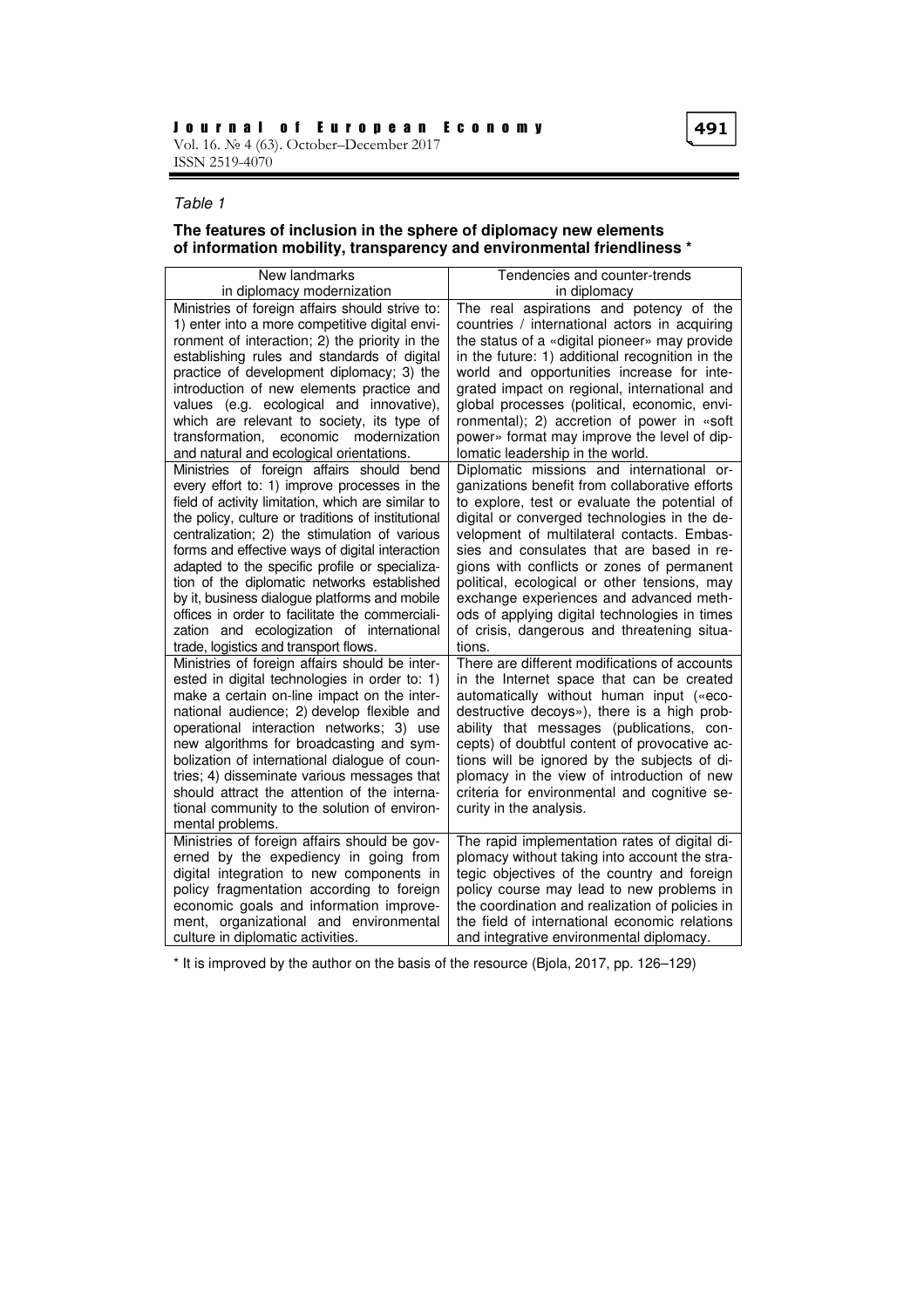| 492 | Alina Bokhan                      |
|-----|-----------------------------------|
|     | Transparency of market statusness |
|     | of enviromental diplomacy         |

The most representative analytics as to the realities and prognostics of the diplomacy forces in the world, one can consider exactly the one in which there is a message of «soft power». The initiator of the «soft power» concept was prof. J. Nay, who rightly remarked: «The power with others may be more effective than power over others». The insistence on mutually acceptable forms of openness of the countries in dialogue, partnership and lucrative unions is reflected in the Global soft power rating «The Soft Power 30». These are the achievements of countries in the area of their ability to encourage cooperation, formation of relationships network through diplomacy and openness between countries. The basis for capacity assessment is: objective data – governance, digital, culture, entrepreneurship, interaction, education (70%); survey data – the state of foreign policy, culture, vitality, friendliness, well-being, technical products (30%). According to the results of this rating during 2015–2017 the best five places were shared among Great Britain, Canada, Germany, the USA and France. But the positions of these and other countries in this rating are changing against: 1) the restoration of the European «soft power», reducing the amplitude of the abilities of North America in contrast to their growth in Asia; 2) the rebalancing of international forces with the delayed global and unpredictable consequences for politics, economy, security and ecology (Table 2) (electronic resource: www. software30.com).

## Таble 2

| Country                  | Index     | Country              | Index              | Country            | Index              |
|--------------------------|-----------|----------------------|--------------------|--------------------|--------------------|
| 1. France                | 75,75 ↑   | 11. Denmark          | 65,48 ↑            | 21. South<br>Korea | 58,40 ↑            |
| 2. Great Britain         | $75,72$ • | 12. Norway           | 65,20 ↑            | 22. Portugal       | 54,43 $\downarrow$ |
| 3. the USA               | 75,02 ↓   | 13. Italy            | 64,70 ↓            | 23. Greece         | 52,17↑             |
| 4. Germany               | 73,67 ↓   | 14. Austria          | 63,75 ↑            | 24. Poland         | 51,27 $\downarrow$ |
| 5. Canada                | 72,90 ↓   | 15. Spain            | 63,57 $\downarrow$ | 25. China          | 50,50 $1$          |
| 6. Japan                 | 71,66 ↑   | 16. Belgium          | 62,80 $\uparrow$   | 26. Russia         | 49,60 ↑            |
| 7. Switzerland           | 70,45 ↑   | 17. Finland          | 62,37 $\downarrow$ | 27. Czechia        | 48,73 ↑            |
| 8. Australia             | 70,15↓    | 18. New Zea-<br>land | 61,96 ↓            | 28. Hungary        | 48,16↓             |
| 9. Sweden                | 69,32     | 19. Ireland          | 60,62 $\uparrow$   | 29. Brazil         | 47,41 $\downarrow$ |
| 10. the Nether-<br>lands | $67,89 -$ | 20. Singapore        | $58,55 \cdot$      | 30. Turkey         | 45,35 ↓            |

#### **Rating of countries-leaders of the world «The Soft Power 30» in 2017\*\***

 $\uparrow$  – improvement of the position,  $\downarrow$  – degradation of the position,

• – conservation of the position of the country in the rating in comparison with 2016

\*\* URL: www.softpower30.com.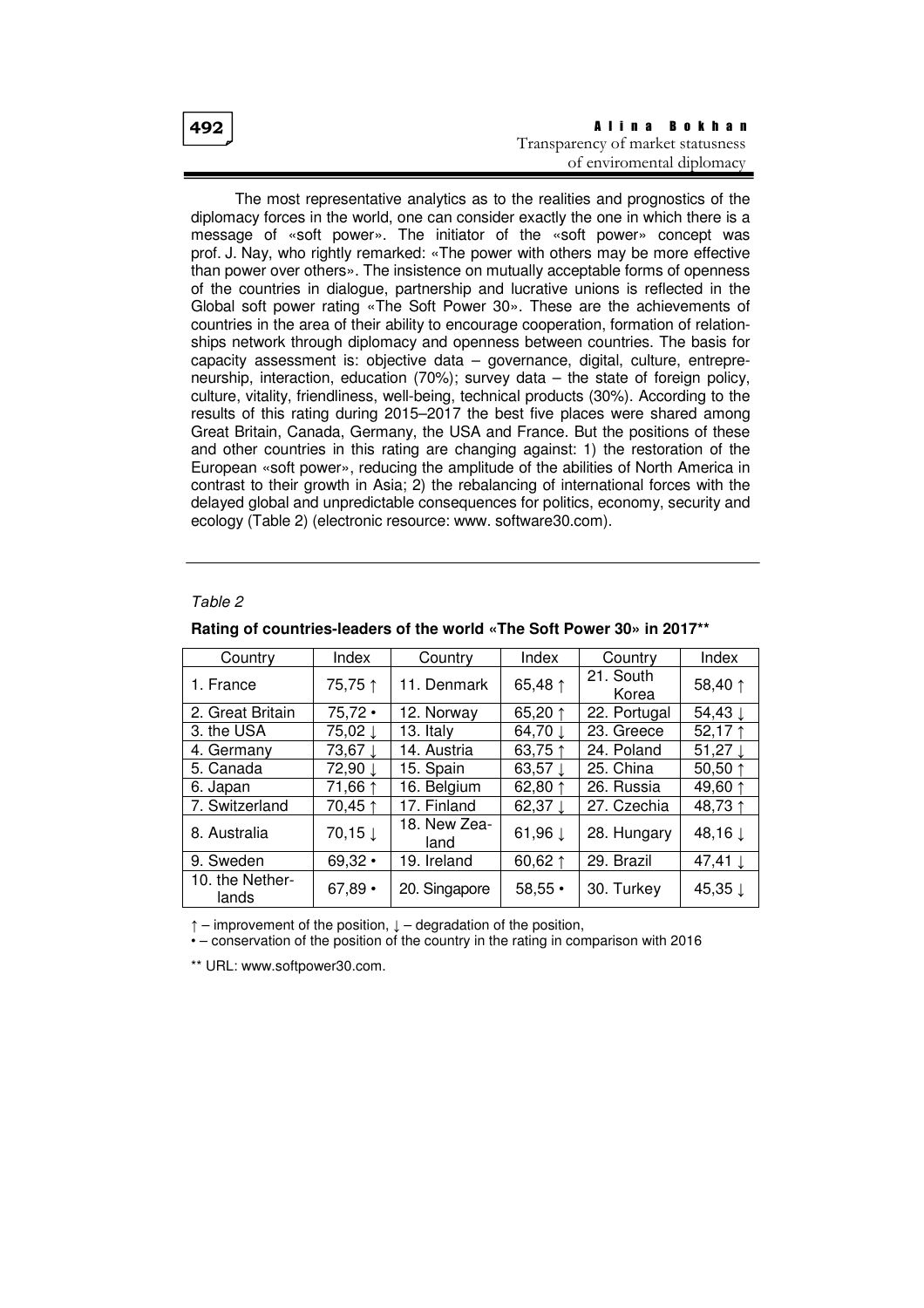Furthermore, the American publication of «The Wall Street Journal» expects that for the first time of decade 45 largest countries in the world may demonstrate the simultaneous growth of GDP, thereby changing their positions in the international rankings according to the results of 2017. With a view to this, the world political elite, international subjects, representatives of economic or social activity demonstrate their interest in popularizing directions of environmental diplomacy, expansion of networks and forms of its representation in the countries of the world. Recognition of consolidation of the society in the format of environmental diplomacy is also takes place by the presentation of investment and innovation ability of countries to improve strategic and image aspirations in the world, attracting venture capital to expand directions of ecological and economic cooperation. Thus within the framework of the World Economic Forum in Davos, various events, business talks and business diplomacy events are held annually, they are devoted to the definition of investment, innovation and environmental opportunities for the countries development in the world. For example, in 2017, the Ukrainian Association of Venture Capital and Direct Investments (UVCA) has become one of the organizers of the platforms for partners meetings and conclusion of real agreements. Under its auspices, «Ukraine Davos Nights» forum was held, which presented opportunities for international cooperation in the field of venture investments: IT, construction, space, energy, agriculture, biotechnology, ecology («Business Ambassador», electronic resource).

Moreover, the main diplomatic tasks of «transparency» at the European partnership level are geared to strengthening of peace and security in the region, strengthening of environmental monitoring and monitoring in the area of international interaction with the use of information and innovation supporting. For example, the international conference «Future Force Conference» (The Hague, the Netherlands) was held with the assistance of the Ministry of Defense of the Netherlands in 2017, it was innovative platform of high level of understanding, it operated on the principle: «From partnership to ecosystem: join efforts for the sake of safer world». A number of innovative companies and research institutions such as the Netherlands Organization of Applied Sciences and Research (TNO), «Delft Technical University», «WakaWaka», «Fairphone» and «Thales Nederland BV» participated in the international event. Representatives of the Embassy of Ukraine in the Kingdom of the Netherlands, the Ministry of Defense of Ukraine and the Crisis Media Center participated in the discussion of the issues of the hybrid war and its consequences, including informational and environmental issues (Eletronic resource, www.reforms.in.ua).

Thus, the market statusness of environmental diplomacy is multidimensional in the sense of including in it various parameters of objects and subjects that can be characterized in the context of the state of progressiveness, adaptability and safety in the system of international political and economic relations, as well as the specifics of the information projection/rebroadcast on other elements of its development.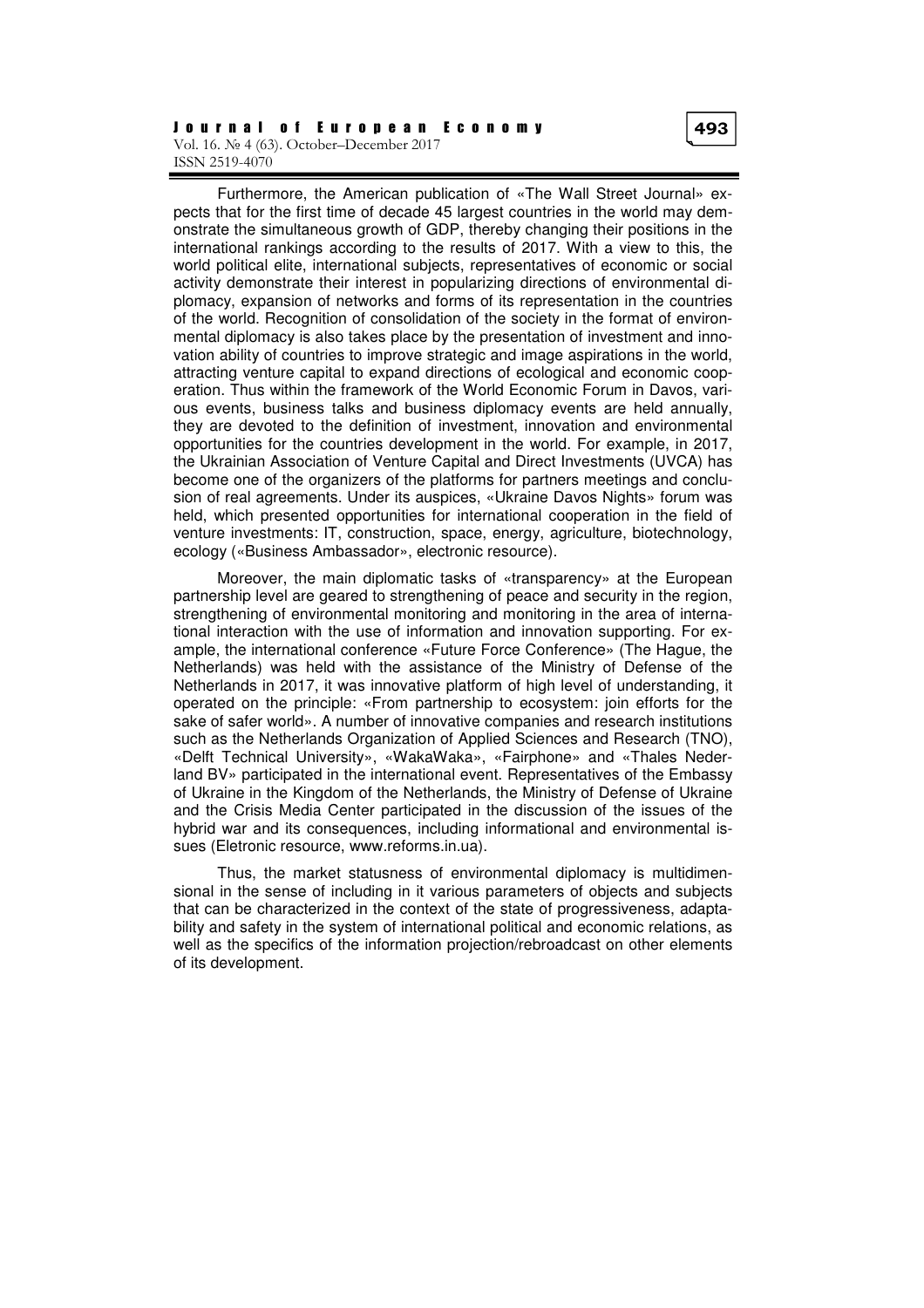## Conclusions and perspectives for further re-

searches in this direction. Global environmental challenges have all signs of a regular, evolutionary and spectral impact on the natural life-affirmation of mankind. Such impulses cause the energy of social and ecological extreme, encourage to scientific and technological progress, activation of entrepreneurship, public initiatives, etc. Apparently in our history our era will be marked by the achievements of the society of «transformational movements» as ways of reaction to flows of multidirectional transparency, political diversification and social and environmental stratification in international economic relations. Achievement of synergetic effects in the market statusness of ecological diplomacy should contribute to: comfort of its subjects in different environments of interaction (political, economic, social, informational and cultural); guarantee of benefits (resource, potential, strategic, integration) for its countries-representatives. Strategies updating of ecological and economic development of countries in the world encourages scientists for further researches in the aspects of international mechanisms: prevention of fragmentation and information imitation in the distribution of environmental content; improvement of ecologization system of diplomatic activity and its legitimation; formation of a high level presentation of a country's ecological and innovative image in the world, etc.

# References

- 1. Blaxekjær L. Ø. (2016). «New Practices and Narratives of Environmental Diplomacy». Retrieved from: http://www.e-ir.inf.
- 2. Cooper, A. F. (2013). «The Changing Nature of Diplomacy». Retrieved from: http://www.oxfordhandbooks.com.
- 3. Dorsey, K. (2014). «Crossing Boundaries: The Environment in International Relations». Retrieved from: http://www.oxfordhandbooks.com.
- 4. Hruschynska, N. (2016). «Economic diplomacy as a powerful tool to overcome the conflict in the country», Nobel Economic Bulletin, vol. 1 (9), pp. 85– 89.
- 5. Kondratenko, G. (2016). «Environmental diplomacy of the countries of North-East Asia», The news on the Eastern, vol. 2(30), pp. 47–64.
- 6. Mazaraki, A. (2010). «Economic security of Ukraine in conditions of globalization challenges», Kyiv National University of Trade and Economics, Kyiv, Ukraine, 718 p.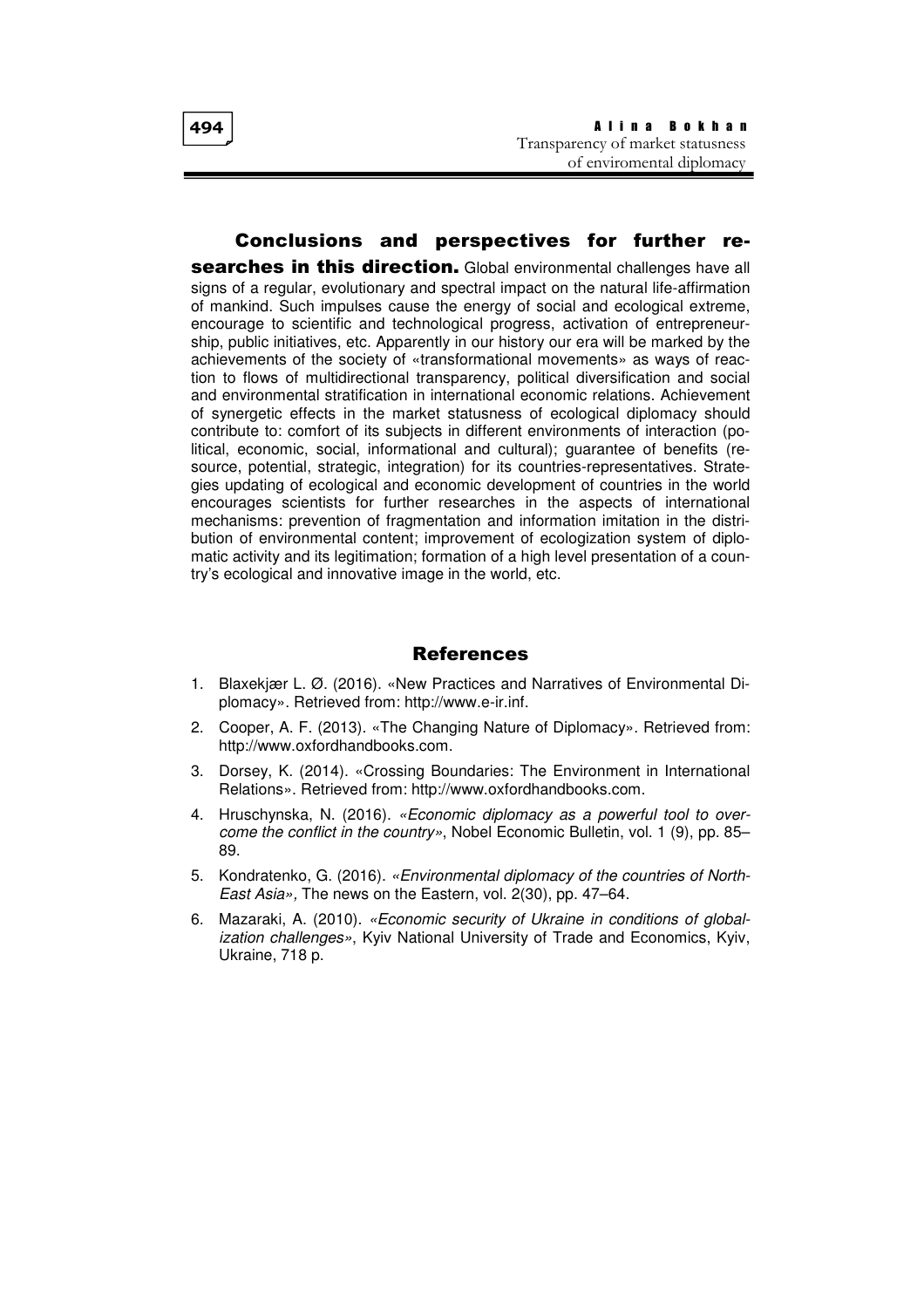- 7. Rogozhina, N. (2013). «Global environmental security: the position of the developing countries», World economy and international relations, vol. 2, pp. 3– 11.
- 8. Rootes, C., Nulman, E. (2015), «The Impacts of Environmental Movements», URL: http://www.oxfordhandbooks.com.
- 9. Shevchenko, I. (2016). «Strategic Environmental Assessment as environmental policy instruments Ukraine», Ukraine's economy, vol. 10, pp. 79–88.
- 10. Tsіvatyi, V. (2016). «Environmental Diplomacy on the Chernobyl disaster: Institutional and International Political Cooperation Context», Scientific Bulletin of Diplomatic Academy of Ukraine, ser. «Political science», vol. 23, no. II, pp. 128–134.
- 11. Vris, I. A. (2016). «Mediation of current politics and diplomacy and the challenges of new media: French format and institutional dialogue of the XXI century», Foreign affairs, vol. 1, pp. 37–41.
- 12. Deri, Zh. V. (2016). «Environmental component of corporate social responsibility: world experience and Ukrainian realities», Current problems of the economy, vol.11, pp. 278-290.
- 13. Kret, O. (2010). «Institutionalization of transparency of state power»: author's abstract. Sciences: special 23.00.02; Cherniv nats Un-t them. Yu Fedkovich, Chernivtsi, 20 p.
- 14. Makogonyuk, Yu. (2015). «Ecological sphere as a sphere of development of information society: conceptual apparatus, general characteristic of social relations», Law and Society, vol. 6 / 2, pp. 127–133.
- 15. Pashkovskaya, M. (2013). «Concept of Transparency in Modern Science «Public Administration», Collection of Sciences. Works. Issue 34 «Efficiency of public administration», pp. 135–141.
- 16. Tikhomirova, E. (2011). «Communicative EU Policy: information security VS transparency», Actual Problems of International Relations, vol. 102, Ch. I, pp. 22–28.
- 17. Nickolson, M. (1974). «The Environmental Revolution». A Guide for the New Masters of the World, New York, San-Francisco, p. VI.
- 18. Filipenko, A. S. (2015). «International economic relations: politics», Kyiv: Kyiv Polytechnic University, p. 178.
- 19. The 2030 Agenda for Sustainable Development, URL: www.globalgoals.org.
- 20. URL: http:// www. globalcompact.org.ua.
- 21. Stepanenko, A.V. (2014). «Ecological and Economic Strategies in the System of Provision of Environmental Safety», Science and science of science, vol. 4, pp. 77–84.